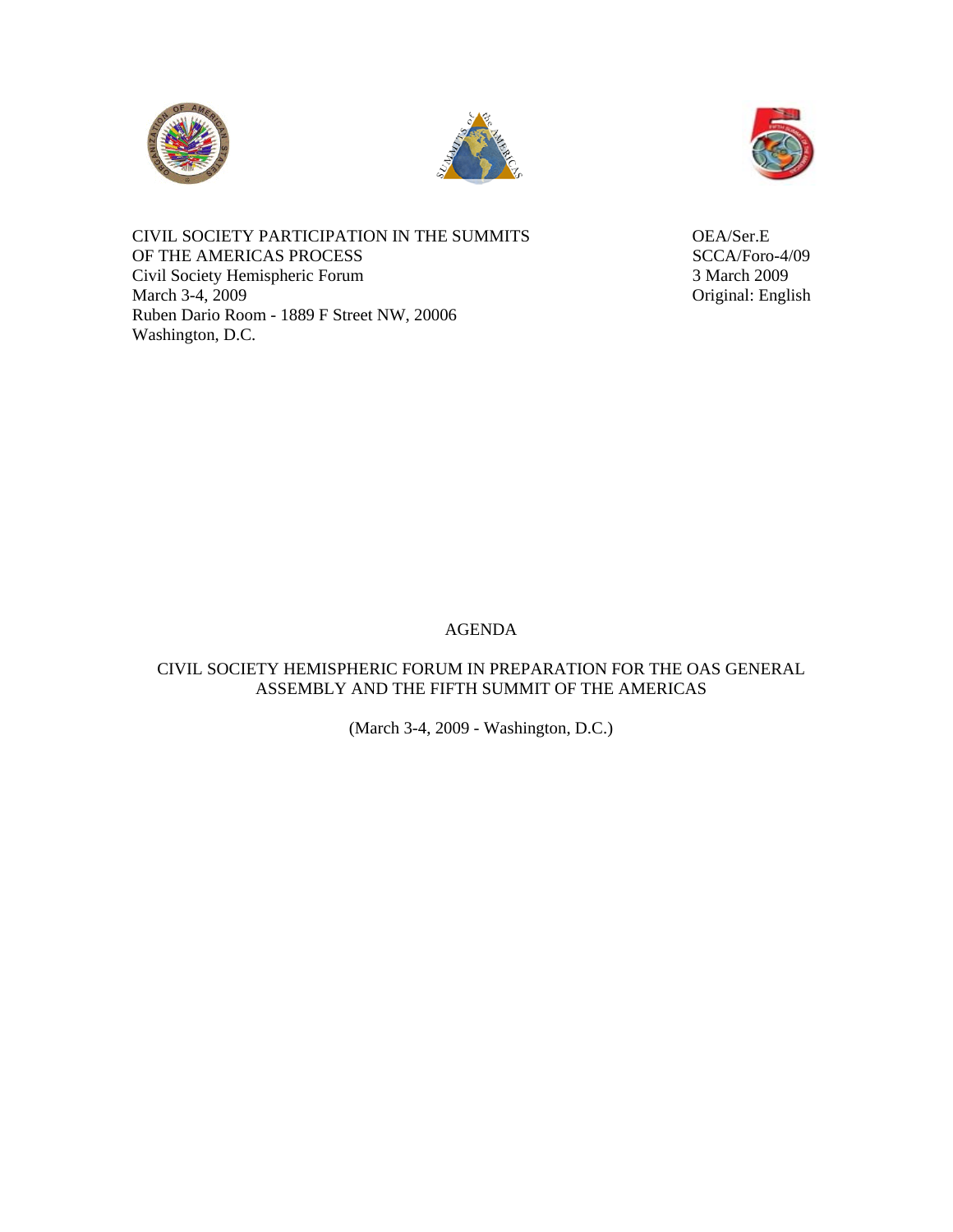#### AGENDA

### CIVIL SOCIETY HEMISPHERIC FORUM IN PREPARATION FOR THE OAS GENERAL ASSEMBLY AND THE FIFTH SUMMIT OF THE AMERICAS

#### (March 3-4, 2009 - Washington, D.C.)

#### **I. Introduction**

 The Thirty-Ninth Regular Session of the OAS General Assembly, to be held in San Pedro Sula, Honduras on May 31 - June 2, 2009 will focus on the central theme "Toward a Culture of Nonviolence." On this occasion, the Ministers of Foreign Affairs of the Americas will discuss and adopt resolutions related to the four pillars of the OAS, including strengthening democracy, integral development, multidimensional security and the promotion and protection of human rights.

The objective of the Civil *Society Hemispheric Forum* is to stimulate discussion and the exchange of ideas among civil society organizations (CSO) that actively monitor OAS activities as they relate to the inter-American agenda and the implementation of Summits of the Americas mandates. Furthermore, the goal of the *Hemispheric Forum* is to present the recommendations generated by civil society to OAS Member States in order to contribute to the work the OAS undertakes in preparation for the Thirty-Ninth Regular Session of the General Assembly and the Fifth Summit of the Americas.

#### **II. Objective**

The Hemispheric Forum will provide civil society organizations with an opportunity to formalize and compile their recommendations to be presented for the consideration of OAS Member States. The *Civil Society Hemispheric Forum* seeks to build on the current momentum in the relationship between civil society participation and the OAS and to benefit from the multifaceted resources of civil society in the preparation, implementation, and monitoring of the mandates emanating from the Inter-American Democratic Charter, the Declaration of San Pedro Sula and the Declaration of Commitment of Port of Spain.

The expected results of the Hemispheric Forum are:

- 1. Generate recommendations from civil society organizations regarding the themes that will be discussed during the XXXIX OAS General Assembly and the Fifth Summit of the Americas. These recommendations will be presented to OAS Member States, National Summit Coordinators, the National Secretariat of the Fifth Summit of the Americas, and the General Secretariat of the OAS.
- 2. Share experiences about the projects and programs executed by civil society in the support of policies developed by OAS Member States to combat poverty, strengthen democracy, ensure environmental sustainability, and strengthen security sustainable development in the Americas.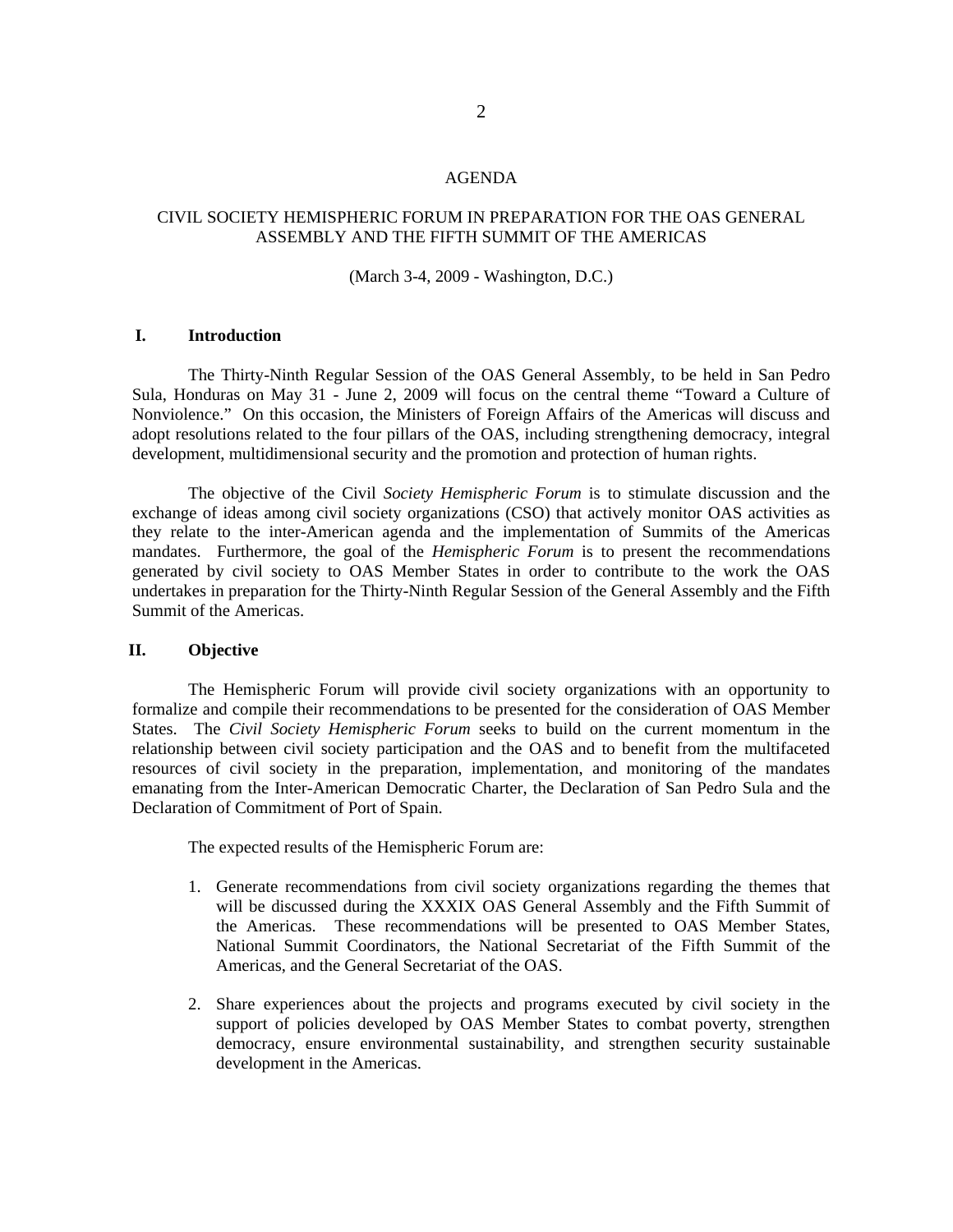3. Present recommendations to strengthen civil society participation in OAS activities, and in the Summits of the Americas Process.

#### **III. Civil Society Participation**

The *Civil Society Hemispheric Forum* is open to the participation of all civil society organizations throughout the Americas. The Department of International Affairs and the Summits of the Americas Secretariat, with the support of the Canadian International Development Agency (CIDA) and the Government of the United States of America, will facilitate the *Civil Society Hemispheric Forum* and cover the costs of airfare tickets of a determined number of civil society representatives to participate in the *Civil Society Hemispheric Forum.* As selection criteria, the Department of International Affairs will consider the requests for participation from interested organizations based on the following:

- 1. Equitable gender and geographic representation;
- 2. Relevant experience and background in the subject areas in question; and
- 3. The organization's association and affiliation with other resources and organizations in the hemisphere.

 On March 4, 2009, civil society representatives will have the opportunity to engage OAS Member States during the *Special Session of the Committee on Inter-American Summits Management and Civil Society Participation in OAS Activities (CISC).* In order to lend continuity to the pursuit of mandates entrusted to it in the preceding term, including AG/RES. 2393 (XXXVIII-O/08), AG/RES. 2395 (XXXVIII-O/08), CP/RES. 840 (1361/03), and CP/RES. 759 (1217/99), this Special Session will be a unique opportunity for representatives of civil society to dialogue with Member States regarding civil society participation in the activities of the OAS.

In addition to the forum on the  $3<sup>rd</sup>$  and  $4<sup>th</sup>$  of March, on March  $5<sup>th</sup>$ , 2009, the Committee on Juridical and Political Affairs (CAJP) will hold a meeting with civil society on the Process of Reflection on the Inter-American System for the Promotion and Protection of Human Rights. The objective of this meeting with the CAJP is to expand the dialogue among all the actors involved, particularly civil society organizations specializing in human rights in order to propose concrete actions to the reform process that the Inter-American Commission on Human Rights and the Inter-American Court of Human Rights.

#### **IV. Logistics**

 The Civil Society Hemispheric Forum registration form should be filled out and sent to the Department of International Affairs no later than February 27, 2009, to facilitate registration procedures. Registration will take place at the OAS General Secretariat building at 1889 F Street, NW, Washington, DC, 20006 between 8:30am and 9:00am on March 3, 2009. Civil society representatives will be issued identification cards, which, for security reasons, must be displayed during the two-day event.

### **V. Working Languages**

 The proceedings of the Civil Society Hemispheric Forum will be conducted in Spanish and English. Simultaneous interpretation will be provided in both languages.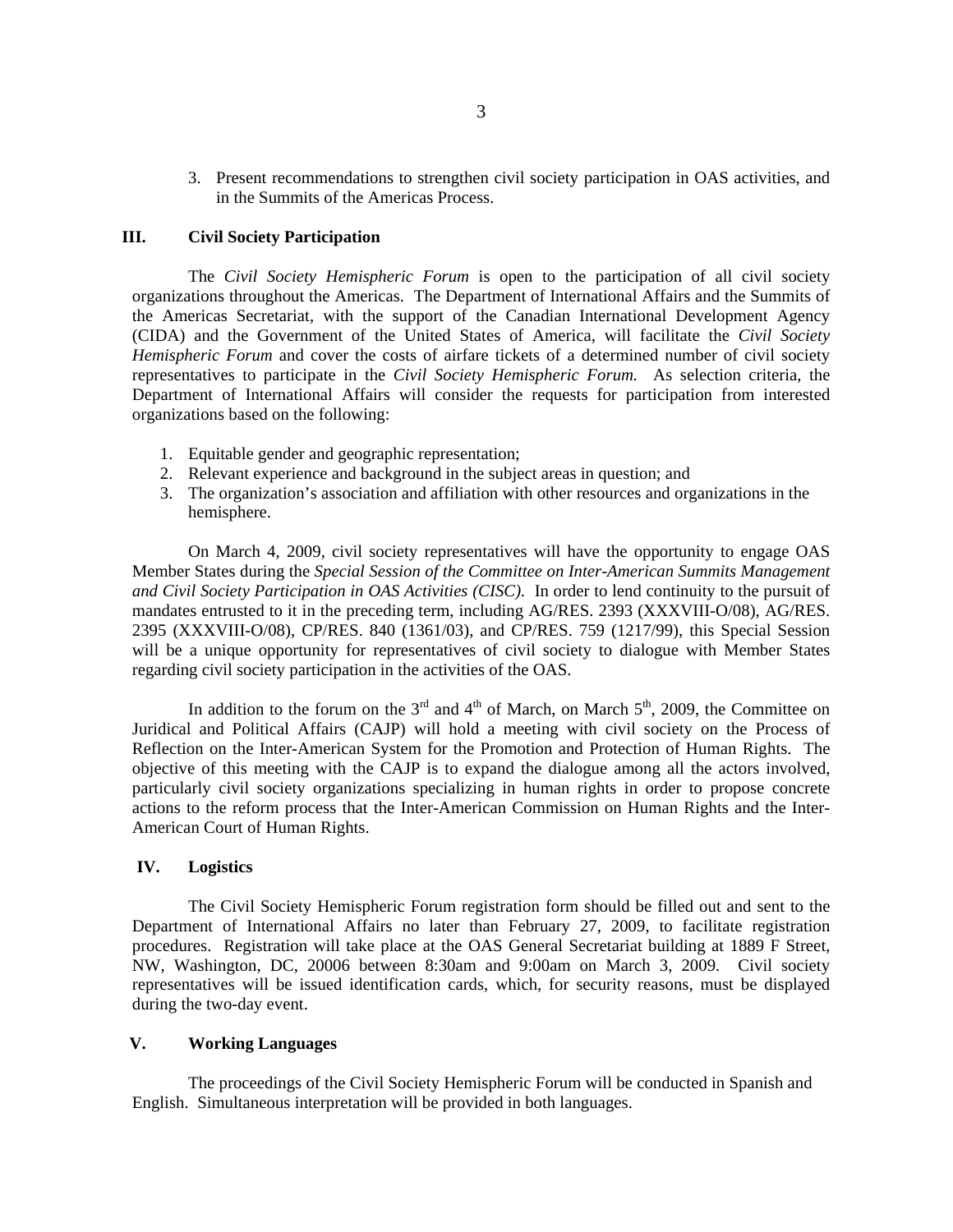#### **VI. Reference Documents**

With the objective of enriching the discussion in each thematic area of the Forum, it is suggested that participants familiarize themselves with the following documents:

- Draft Declaration of San Pedro Sula (when available)
- Draft Declaration of Commitment of Port of Spain
- Intervention from Mr. Ángel Edmundo Orellana Mercado, Minister of Foreign [Affairs of Honduras, before the Permanent Council – November 24, 2008](http://scm.oas.org/doc_public/SPANISH/HIST_08/CP21340T04.doc) (Spanish only document)
- [Recommendations South American Sub-Regional Civil Society Forum](http://www.civil-society.oas.org/documents/59_Recommendations%20-%20South%20American%20Forum%20-%20Civil%20Society%20EN%20-%20III%20SIRG.doc) (Lima Peru, February 6-7, 2009)
- [Recommendation Central American Sub-Regional Civil Society Forum](http://www.civil-society.oas.org/documents/31_Final%20-%20Recomendaciones%20-%20Foro%20Subregional%20Centroamericano%20-%20English.doc) (San Salvador, El Salvador, December 8-9, 2008)
- [Recommendations Caribbean Sub-Regional Civil Society Forum](http://www.civil-society.oas.org/documents/17_Final%20-%20Carib%20CS%20Forum%20-%20Preliminary%20report%20of%20recommendations%20-%20English.doc) (Port of Spain, Trinidad and Tobago, October 30-31, 2008)
- [Summary of the Priority Areas of the Draft Declaration of Commitment of Port of](http://www.civil-society.oas.org/English/draft_decl_pos_summ_en.doc)  [Spain](http://www.civil-society.oas.org/English/draft_decl_pos_summ_en.doc)
- [Inter-American Democratic Charter](http://www.oas.org/OASpage/esp/Documentos/Carta_Democratica.htm)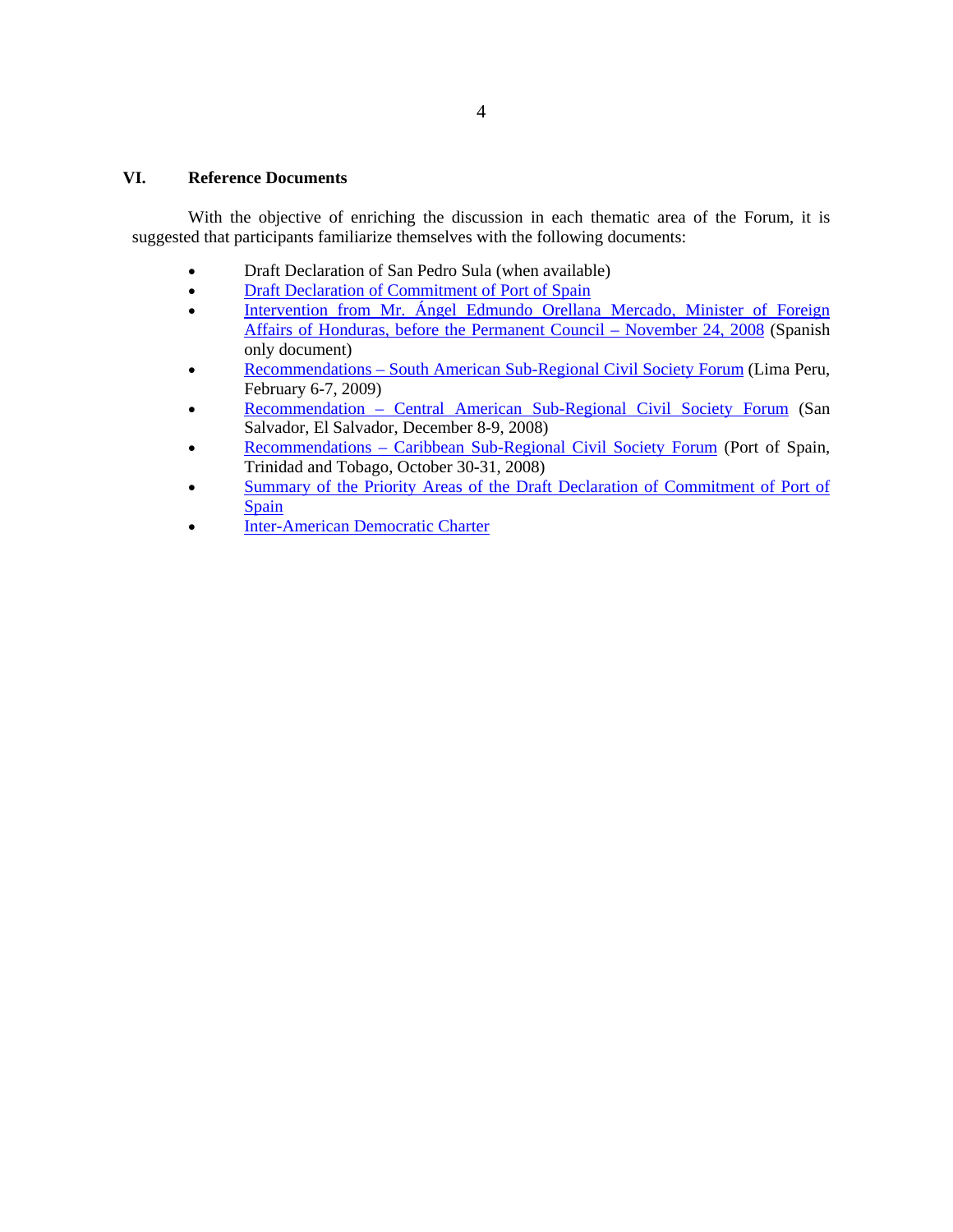## **March 3, 2009**

Rubén Darío Room, OAS Headquarters, 1889 F Street, NW, Washington, DC 20006 (8<sup>th</sup> Floor)

| 8:30am              | <b>Registration</b> ( $8th$ Floor)                                                                                                                                                                                                                                                                                                                                                                                                             |
|---------------------|------------------------------------------------------------------------------------------------------------------------------------------------------------------------------------------------------------------------------------------------------------------------------------------------------------------------------------------------------------------------------------------------------------------------------------------------|
| $9:00 - 9:30$ am    | <b>Inaugural Session</b>                                                                                                                                                                                                                                                                                                                                                                                                                       |
|                     | Albert Ramdin, Assistant Secretary General, OAS<br>$\bullet$<br>Glenda Morean-Phillip, Permanent Representative of Trinidad and<br>$\bullet$<br>Tobago to the OAS and Chair of the CISC<br>Osmar Chohfi, Permanent Representative of Brazil to the OAS and<br>٠<br>Chair of the Permanent Council<br>Irene Klinger, Secretary for External Relations, <i>a.i.</i> and Director of the<br>$\bullet$<br>Department of International Affairs, OAS |
| $9:30 - 10:00$ am   | <b>Nonviolence and Multidimensional Security</b>                                                                                                                                                                                                                                                                                                                                                                                               |
|                     | Carlos Sosa, Permanent Representative of Honduras to the OAS<br>٠<br>Gustavo Albin, Permanente Representative of Mexico to the OAS<br>٠<br>Alvaro Ramirez Durini, Coordinator for Latin America and Caribbean,<br>$\bullet$<br><b>Nonviolent Peaceforce</b>                                                                                                                                                                                    |
| $10:00 - 11:00$ am  | <b>Working Groups</b><br>Group 1: Ruben Dario Room<br>Group 2: Room 804 (English)<br>Group 3: Room 704<br>Group 4: Room 604                                                                                                                                                                                                                                                                                                                    |
| $11:00 - 11:30$ am  | Presentation of Working Group Conclusions and Compilation<br>of<br>Recommendations (Rubén Darío Room)                                                                                                                                                                                                                                                                                                                                          |
| $11:30am - 12:00pm$ | <b>Energy Security and Environmental Sustainability</b>                                                                                                                                                                                                                                                                                                                                                                                        |
|                     | Nestor Mendez, Permanent Representative of Belize to the OAS<br>٠<br>Arístides Royo, Permanent Representative of Panama to the OAS<br>٠<br>Linda Shaffer, Project Manager of The Access Initiative, World<br>Resources Institute                                                                                                                                                                                                               |
| $12:00 - 1:00$ pm   | <b>Working Groups</b><br>Group 1: Rubén Darío Room<br>Group 2: Room 804 (English)<br>Group 3: Room 704<br>Group 4: Room 604                                                                                                                                                                                                                                                                                                                    |
| $1:00 - 2:00$ pm    | Lunch                                                                                                                                                                                                                                                                                                                                                                                                                                          |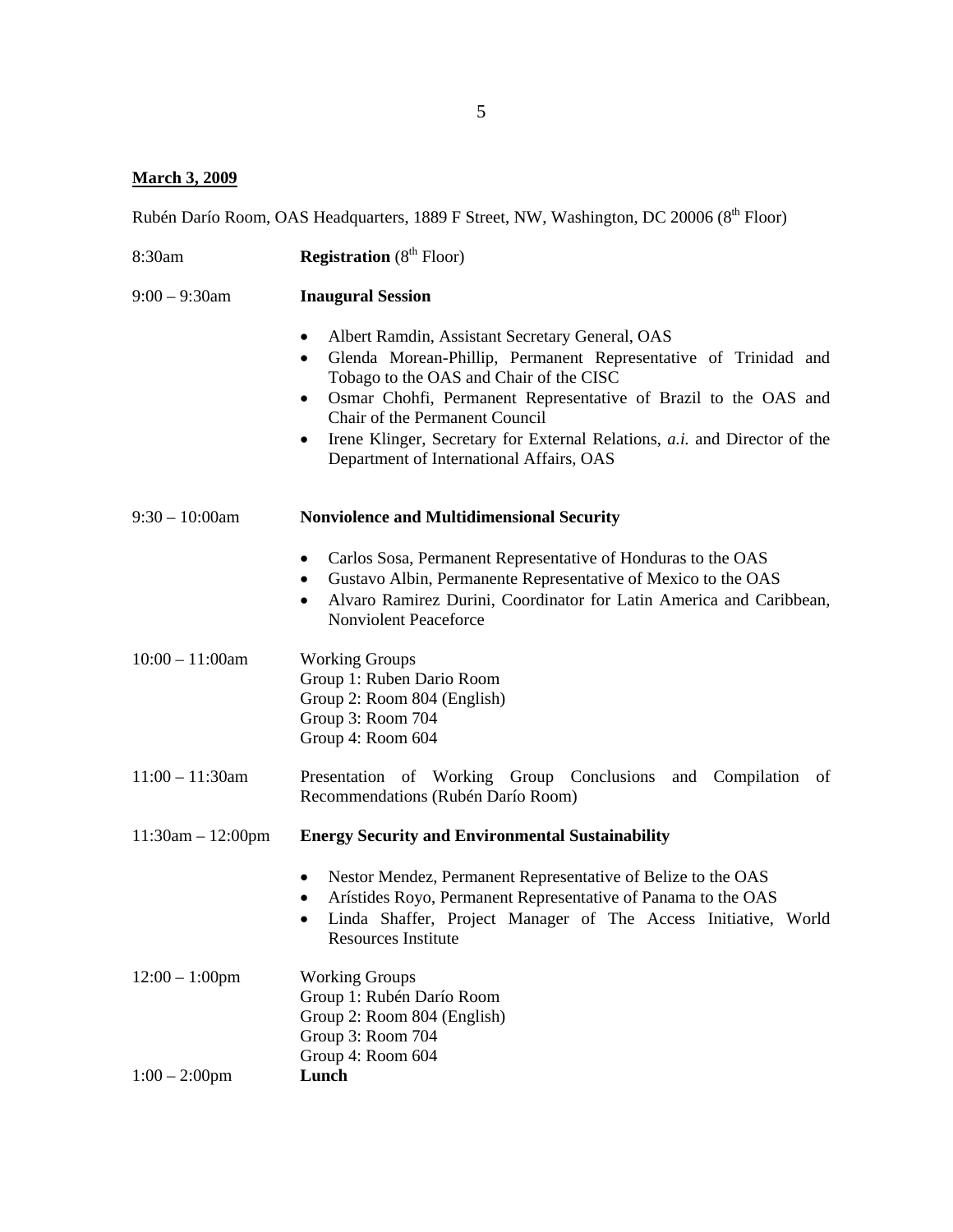| $2:00 - 2:30$ pm | Presentation of Working Group Conclusions and Compilation of<br>Recommendations (Rubén Darío Room)                                                                                                                                                                                           |
|------------------|----------------------------------------------------------------------------------------------------------------------------------------------------------------------------------------------------------------------------------------------------------------------------------------------|
| $2:30 - 3:00$ pm | <b>Human Prosperity</b>                                                                                                                                                                                                                                                                      |
|                  | Roy Chaderton Matos, Permanent Representative of Venezuela to the<br>$\bullet$<br><b>OAS</b><br>Izben C. Williams, Permanent Representative of St. Kitts and Nevis to<br>$\bullet$<br>the OAS<br>Marianela de Castillero, Director, Vital Voices Global Partnership -<br>$\bullet$<br>Panama |
| $3:00 - 4:00$ pm | <b>Working Groups</b><br>Group 1: Rubén Darío Room<br>Group 2: Room 804 (English)<br>Group 3: Room 704<br>Group 4: Room 604                                                                                                                                                                  |
| $4:00 - 5:30$ pm | Presentation of Working Group Conclusions and Compilation<br>- of<br>Recommendations (Rubén Darío Room)                                                                                                                                                                                      |
| $5:30 - 6:00$ pm | <b>Consolidation and Compilation of Civil Society Recommendations:</b><br>Nonviolence and Multidimensional Security, Energy Security and<br>Environmental Sustainability, and Human Prosperity                                                                                               |

# **March 4, 2009**

Rubén Darío Room, OAS Headquarters, 1889 F Street, NW, Washington, DC 20006 (8<sup>th</sup> Floor)

| $9:00 - 9:30$ am   | <b>Strengthening Democracy and Promoting of Human Rights</b>                                                                                                                               |
|--------------------|--------------------------------------------------------------------------------------------------------------------------------------------------------------------------------------------|
|                    | María del Luján Flores, Permanent Representative of Uruguay to the<br>$\bullet$<br>OAS.                                                                                                    |
|                    | Susan R. Johnson, Senior Coordinator for Democracy Promotion,<br>$\bullet$<br>Bureau of Democracy, Human Rights and Labor (DRL) of the State<br>Department of the United States of America |
|                    | • Viviana Krsticevic, Executive Director, Center for Justice and<br>International Law (CEJIL)                                                                                              |
| $9:30 - 10:30$ am  | <b>Working Groups</b><br>Group 1: Rubén Darío Room<br>Group 2: Room 804 (English)<br>Group 3: Room 704<br>Group 4: Room 604                                                                |
| $10:30 - 11:15$ am | Presentation of Working Group Conclusions and Compilation of civil<br>society Recommendations (Rubén Darío Room)                                                                           |